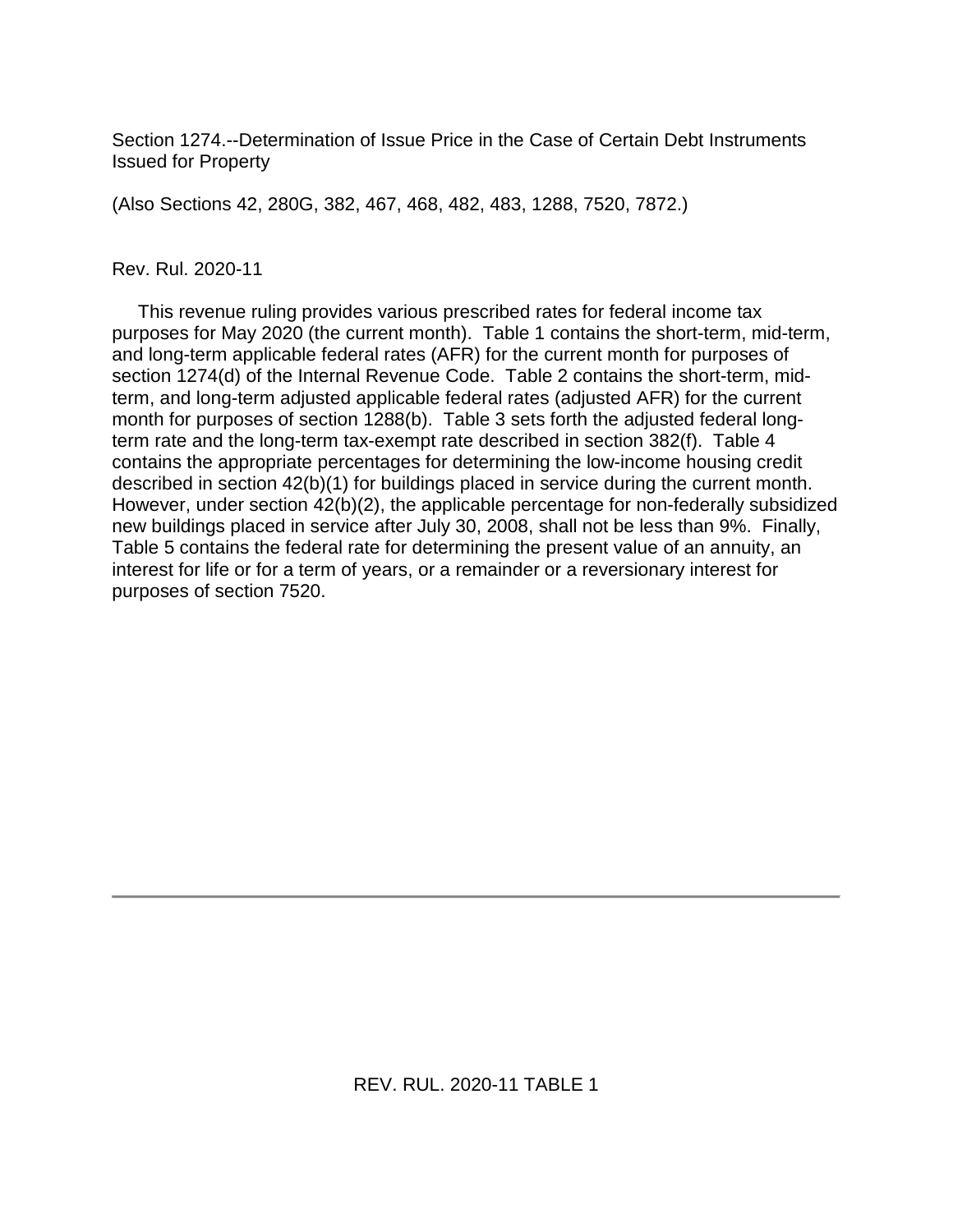| Applicable Federal Rates (AFR) for May 2020 |  |  |  |  |  |  |
|---------------------------------------------|--|--|--|--|--|--|
|---------------------------------------------|--|--|--|--|--|--|

|            | <b>Period for Compounding</b> |            |           |         |  |
|------------|-------------------------------|------------|-----------|---------|--|
|            | Annual                        | Semiannual | Quarterly | Monthly |  |
|            |                               |            |           |         |  |
|            | Short-term                    |            |           |         |  |
|            |                               |            |           |         |  |
| <b>AFR</b> | 0.25%                         | 0.25%      | 0.25%     | 0.25%   |  |
| 110% AFR   | 0.28%                         | 0.28%      | 0.28%     | 0.28%   |  |
| 120% AFR   | 0.30%                         | 0.30%      | 0.30%     | 0.30%   |  |
| 130% AFR   | 0.33%                         | 0.33%      | 0.33%     | 0.33%   |  |
|            |                               |            |           |         |  |
|            | Mid-term                      |            |           |         |  |
| <b>AFR</b> | 0.58%                         | 0.58%      | 0.58%     | 0.58%   |  |
| 110% AFR   | 0.64%                         | 0.64%      | 0.64%     | 0.64%   |  |
| 120% AFR   | 0.70%                         | 0.70%      | 0.70%     | 0.70%   |  |
| 130% AFR   | 0.75%                         | 0.75%      | 0.75%     | 0.75%   |  |
| 150% AFR   | 0.87%                         | 0.87%      | 0.87%     | 0.87%   |  |
| 175% AFR   | 1.02%                         | 1.02%      | 1.02%     | 1.02%   |  |
|            |                               |            |           |         |  |
|            | Long-term                     |            |           |         |  |
|            |                               |            |           |         |  |
| AFR        | 1.15%                         | 1.15%      | 1.15%     | 1.15%   |  |
| 110% AFR   | 1.27%                         | 1.27%      | 1.27%     | 1.27%   |  |
| 120% AFR   | 1.38%                         | 1.38%      | 1.38%     | 1.38%   |  |
| 130% AFR   | 1.51%                         | 1.50%      | 1.50%     | 1.50%   |  |
|            |                               |            |           |         |  |

REV. RUL. 2020-11 TABLE 2

Adjusted AFR for May 2020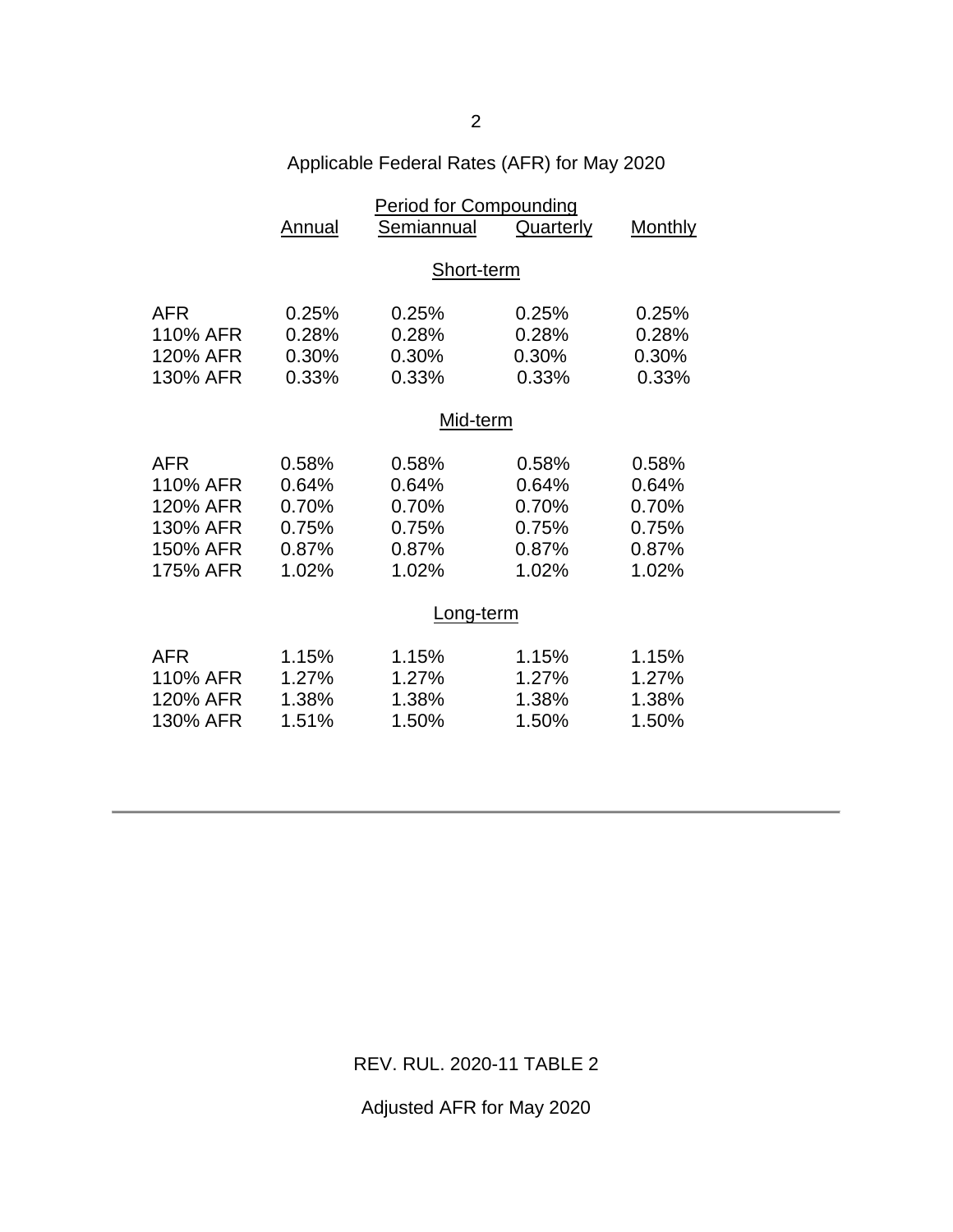|                            | Annual | Period for Compounding<br>Semiannual | Quarterly | Monthly |  |
|----------------------------|--------|--------------------------------------|-----------|---------|--|
| Short-term<br>adjusted AFR | 0.19%  | 0.19%                                | 0.19%     | 0.19%   |  |
| Mid-term<br>adjusted AFR   | 0.44%  | 0.44%                                | 0.44%     | 0.44%   |  |
| Long-term<br>adjusted AFR  | 0.87%  | 0.87%                                | 0.87%     | 0.87%   |  |

## REV. RUL. 2020-11 TABLE 3

## Rates Under Section 382 for May 2020

| Adjusted federal long-term rate for the current month |  |  |  |  |
|-------------------------------------------------------|--|--|--|--|
|                                                       |  |  |  |  |

Long-term tax-exempt rate for ownership changes during the current month (the highest of the adjusted federal long-term rates for the current month and the prior two months.) 1.47%

# REV. RUL. 2020-11 TABLE 4

Appropriate Percentages Under Section 42(b)(1) for May 2020 Note: Under section 42(b)(2), the applicable percentage for non-federally subsidized new buildings placed in service after July 30, 2008, shall not be less than 9%.

| Appropriate percentage for the 70% present value low-income<br>housing credit | 7.20% |
|-------------------------------------------------------------------------------|-------|
| Appropriate percentage for the 30% present value low-income<br>housing credit | 3.08% |

# REV. RUL. 2020-11 TABLE 5

Rate Under Section 7520 for May 2020